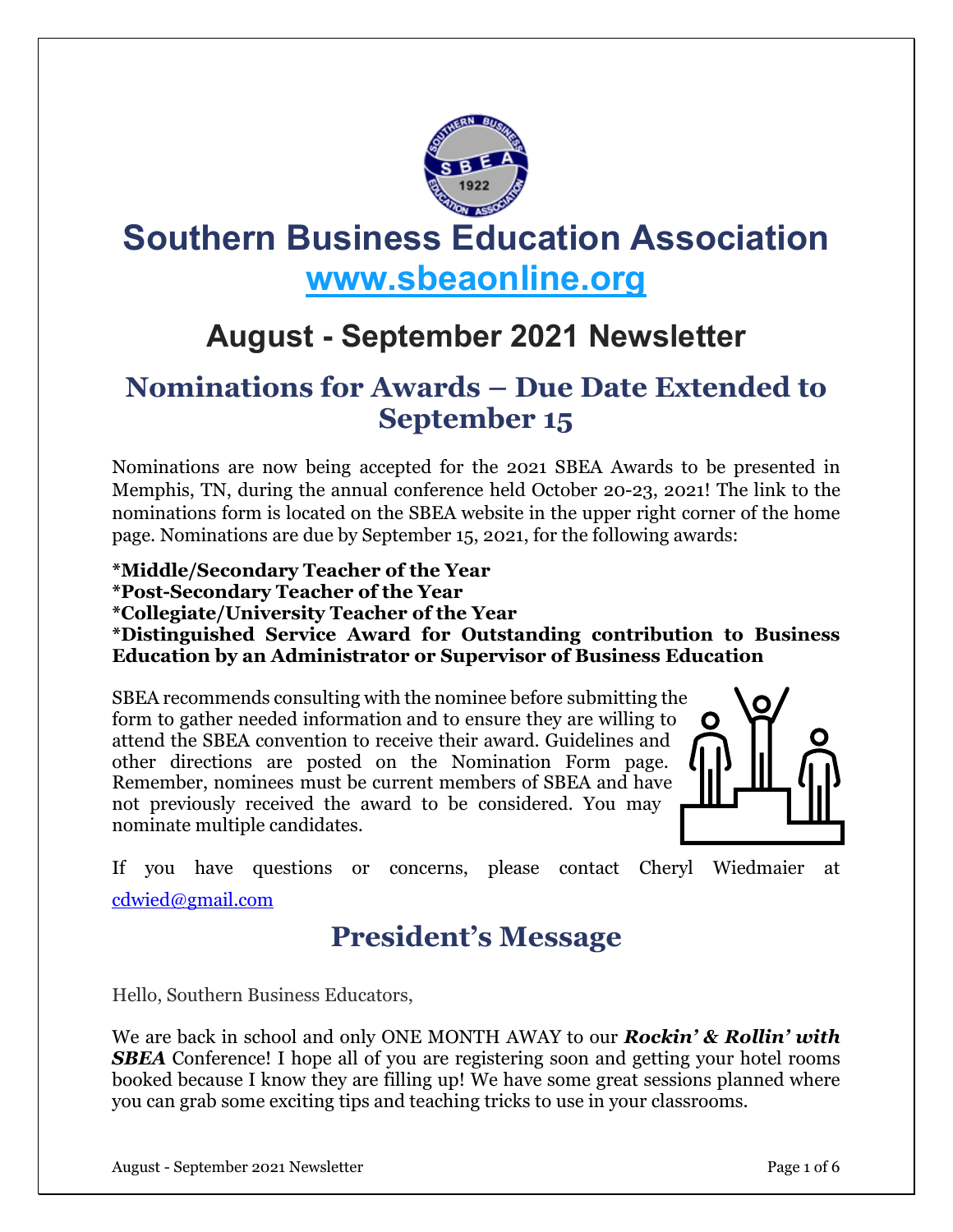As I have posted at the beginning of the newsletter, it is time to nominate your state's best business educators for the SBEA awards! **The due date is SEPTEMBER 15**. Everything you need to know is posted on the SBEA website and the link is [here!](https://www.sbeaonline.org/sbea-nomination-form) Recognize those folks who have gone above and beyond to make business education its best for their students (I know that's all of you, but we don't have enough awards for everyone  $\odot$ )!

We have an exciting keynote speaker this year. His name is **Al Fike**, and you will enjoy

him thoroughly! I met him when I was attending junior college a *longggg* time ago and he absolutely made a positive impression on me. He's not only a great speaker but quite the entertainer – he can do things with a saw that I never thought were possible! Come to Memphis and meet Al and get a few good laughs!

Please reach out if you have any questions!

I cannot wait to see all of you in Memphis!

Until next time, Marie Coleman, Ph.D., President, SBEA

# **SBEA CONFERENCE LINKS** *(Just click!)*

*[REGISTER](https://www.sbeaonline.org/conference-registration) HERE*

#### *MAKE HOTEL [RESERVATIONS](https://www.sbeaonline.org/hotel-information) [HERE](https://www.sbeaonline.org/hotel-information)*





#### **Open Position on the SBEA Board**

The position of Vice President is vacant on the SBEA Board. If you believe you would enjoy serving in this position, please send an email of interest, along with a copy of your current resumé, to sbeaconvention@gmail.com.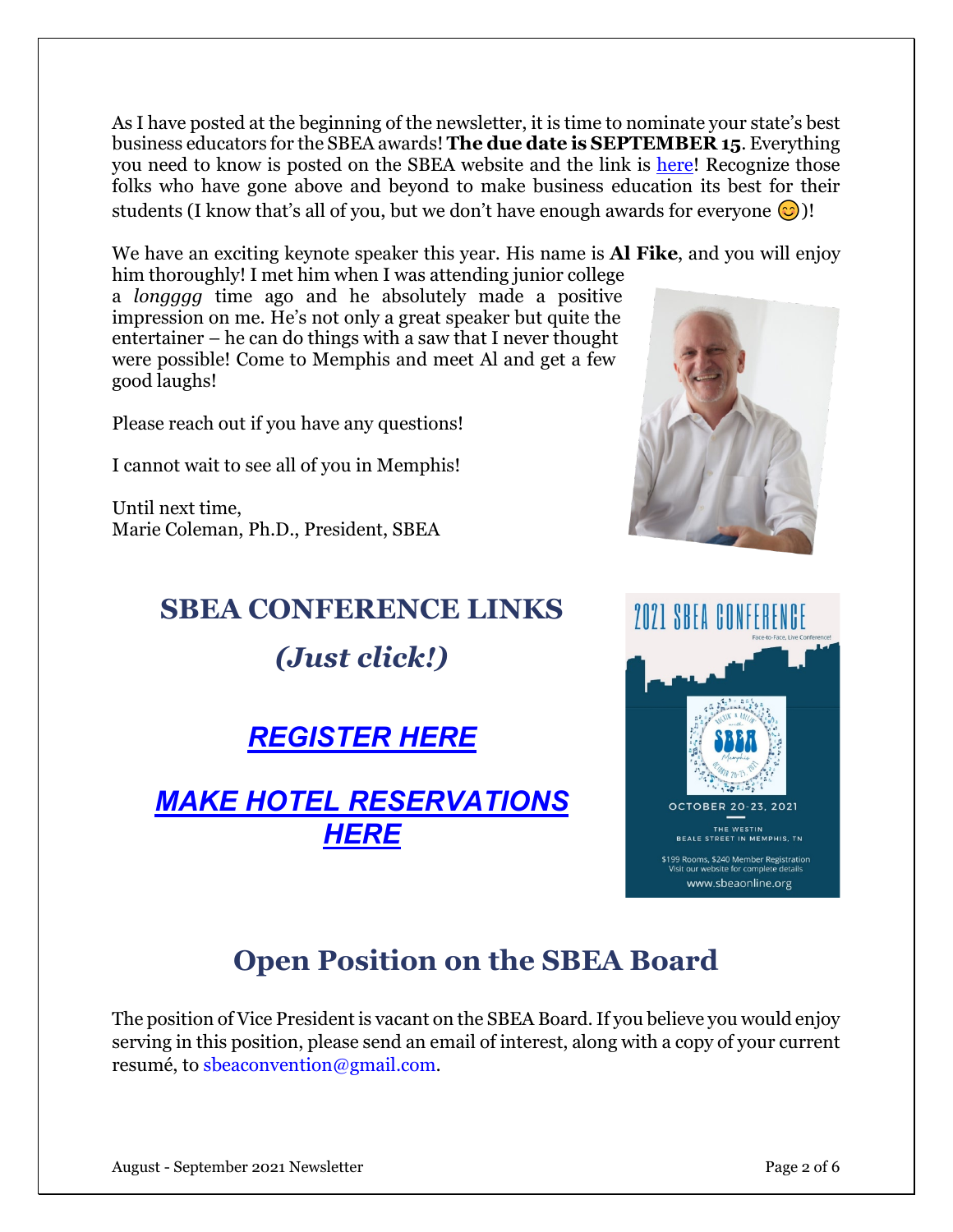#### **It's Time to Submit State Conference Donations**

It is customary for each state organization to support our annual conference in the form of a monetary donation so that we can offer our attendees an educational, informative, and exciting conference. Your state will also be featured in the conference program as sponsoring a meal or session with your donation. Please make your state's donation via the SBEA website or mail to:

Dr. Chad Springer SBEA Treasurer Auburn University 5040 Haley Center Auburn University, AL 36849

You can call Chad at 334-844-4418 if you need to speak with him regarding your donation.

#### **Featured State – Georgia**





July 2021 - officers who attended GACTE in person (Pictured L to R – Renee Lumsden - GBEA Treasurer, Sonia Coile-GBEA VP to GACTE, Tracy Waters - GBEA Secretary, Tara Whitteker - GBEA President, Vershondra Glover - GBEA Past-President)

We will be having our Fall GBEA Conference September 23-24, 2021. It is a hybrid conference this year.

GBEA members have the option of attending virtually or

attending in person at Brasstown Valley Resort, in Young Harris, GA. The theme is RAISE (Renewing & Igniting Student Engagement). Our Professional Development Chair, LaToya Thomas, has done an outstanding job putting this conference together. Our keynote speaker will be the professional motivational speaker, Mr. Mike Howard. (Submitted by Tara Whitteker)

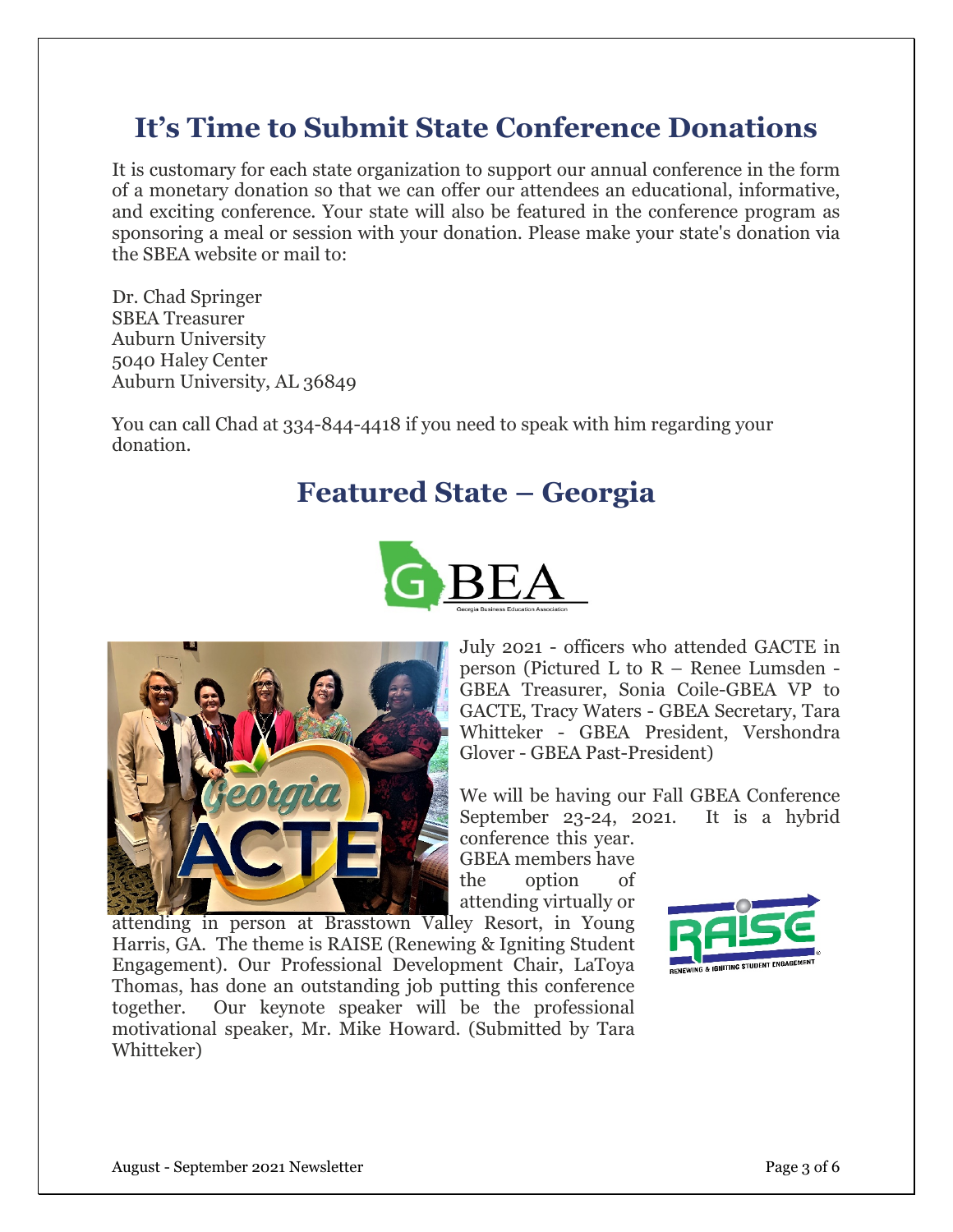## **Conference Session Spotlight**

#### *Walk This Way with FBLA!*



Two experienced district coordinators will share how to actively engage student members in local FBLA chapters. They will discuss the benefits to your local chapter and share community service project ideas – presented by Megan Johnson and Carole Anderson.

#### **Resources for Your Classroom**

- Ethics Teaching [Resources](https://danielsethics.mgt.unm.edu/teaching-resources/classroom-exercises.asp)
- [EconLowDown](https://www.econlowdown.org/)
- [The Institutes](https://web.theinstitutes.org/)

## **Featured State – South Carolina**

South Carolina Business and Technology teachers are continuing to do amazing work with our students. They have risen to and overcome the numerous challenges they have faced the past couple of years and SCBEA couldn't be prouder of their hard work and dedication. South Carolina continues to suffer greatly from COVID and its effects, with schools and districts being placed on remote or hybrid learning due to positive cases and quarantine procedures, but our teachers continue to do the absolute best they can to meet students' needs and continue the learning process.

Our President, Dr. Bridgett Wolfe, and secretary, Hyacinth Phillips, were able to attend the National Business Education Conference in April and truly enjoyed the experience and camaraderie- finally being able to attend professional development in a beautiful city like New Orleans. Dr. Wolfe attended the leadership seminar and looks forward to implementing the strategies and ideas presented.

We are currently still planning on hosting our conference in Myrtle Beach, SC on February 16-20, 2022. Our theme for this year is *Ignite the Passion, Launch the Dream* in honor of



the recent space launch by Amazon's former CEO and what implications that may have for the future. We are working hard to ensure the conference is meaningful and relevant for our teachers and working beside the State Department of Education to ensure they have everything they need to be successful. We are also working diligently to increase our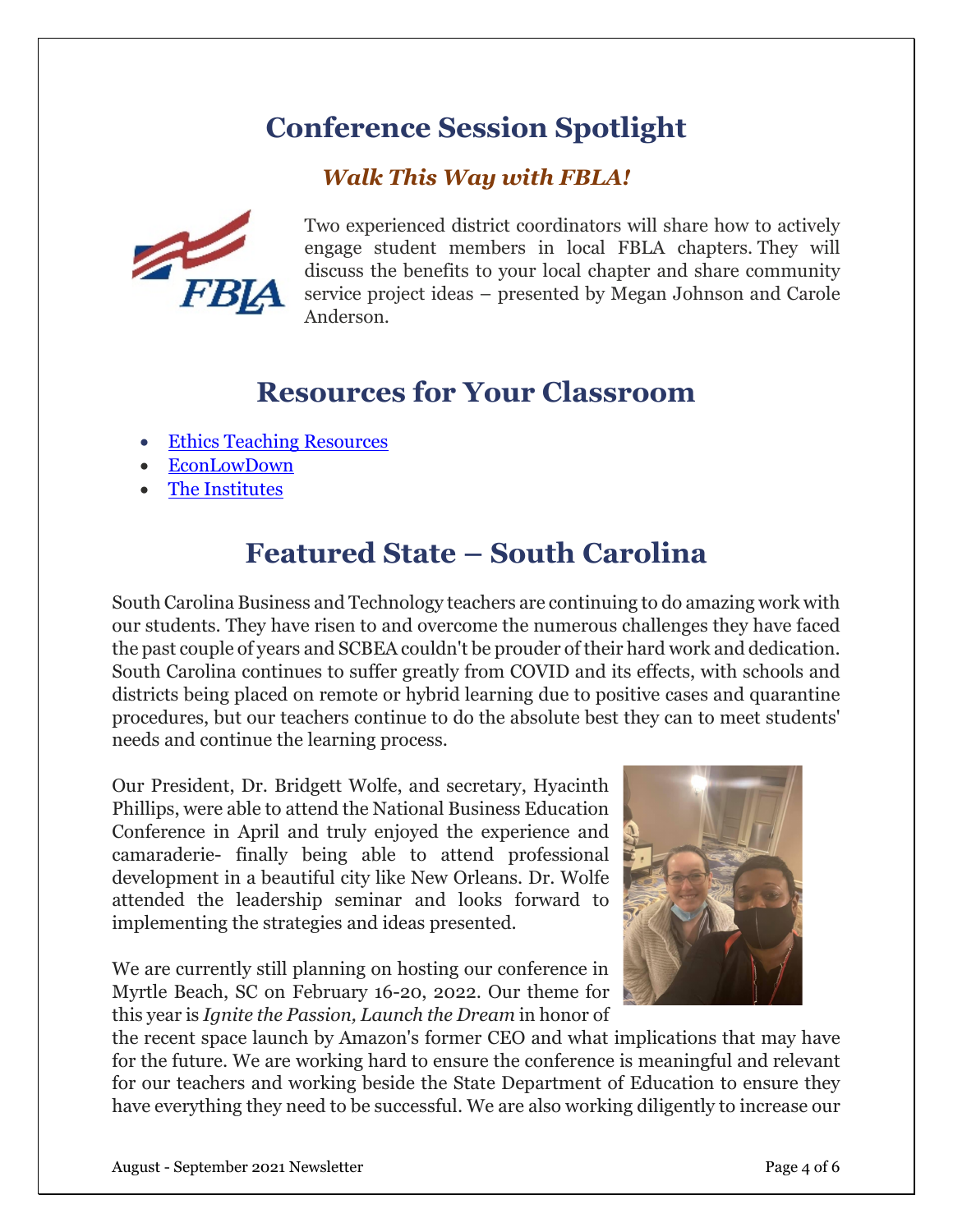membership numbers at the state, regional, and national level. It is our hope that by having a face-to-face conference we can bring back some sense of normalcy and provide an opportunity for our teachers to network and grow with each other. We are still fighting the battle of districts not allowing any travel or providing any funding, but we are staying positive that those restrictions will be lifted in time for participants to register and attend our conference. Since we were not able to have a conference last year, we decided not to give awards, but we look forward to honoring our award recipients this year! SCBEA is doing

**SCBEA** 2022 Ignite the Passion. **Launch the** Dream

great things and I am proud to be a part of the organization!

#### **2021-22 SCBEA Board Members**

Past President Dennis Roberts President Bridgett Wolfe President-Elect Tracy Lemon Vice President Pamela Ferrell Secretary Hyacinth Phillips Treasurer Michelle Isenhower Editor Bert Sandifer Parliamentarian Lynda Oswald NBEA Representative Ruthayn Burdette Four-Year Representative Travis Dalton Secondary Representative Carolyn Diaz Middle Level Representative Kevin Little Retiree Representative Rita Beard Board Member At Large Mary Bailey Board Member At Large Donna Bowman Education Associate Dana Depew State Advisor Linda Skinner

Website: scbea.org Facebook: South Carolina Business Education Association SCBEA Twitter: @SCBEA Instagram: thescbea

Submitted by Dr. Bridgett Wolfe